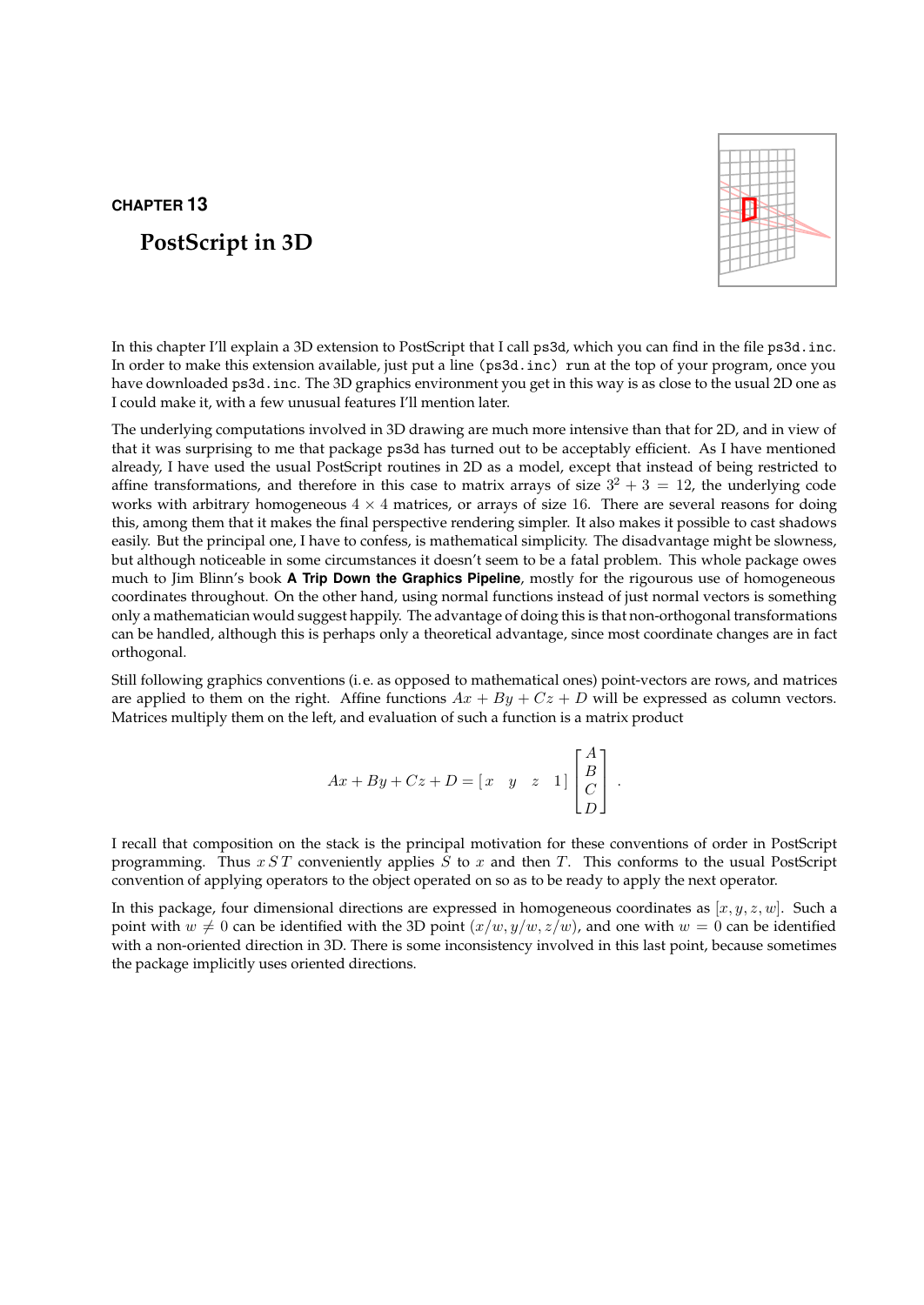#### 1. A survey of the package

In beginning 3D drawing, after loading the file ps3d.inc, the programmer has the option of choosing a position for his eye, by convention somewhere on the positive  $z$ -axis. He is then looking down towards the negative  $z$ -axis, and what he sees is the projection of objects upon his viewing screen, which is the plane  $z = 0$ . On this plane x and  $y$  are the usual 2D user coordinates. This projection of a point onto the viewing screen is the intersection of the line from that point to the observer's location with the plane  $z = 0$ . It is expected that most objects drawn will be located with  $z < 0$ .

If the programmer does not choose an eye location, the default mode of projection is orthogonal projection onto the plane  $z = 0$ , so that the eye is effectively at  $\infty$  on the z-axis, the 4D point [0, 0, 1, 0]. The point of the convention that we are looking down (rather than up) the z-axis is to get the 3D orientation to be that of the right hand rule as well as to have the usual 2D coordinates interpreted naturally. I recall that, according to the right hand rule, if the right fist is curled so as to indicate how the positive x-axis is to be rotated towards the positive  $y$ -axis, then the extended thumb points towards positive values of z.



This setup has some paradoxical features. The following figures are identical except for the location of the eye, which is at  $z = 27$ ,  $z = 9$ , and  $z = 3$ , respectively:



What's odd here is that as we move closer the cube becomes smaller! The explanation for this is that moving the eye in this model is not like moving your head back to change your view. When you move your head you move the whole eye, which includes both the lens at the front and the retina at the back. The distance from the lens to the retina—the **focal length** of the eye—does not change. Whereas in the graphics model I am using, moving the eye really means changing the focal length as well as the location of the eye. We are looking at the plane  $z = 0$ as though it were a window onto which the world in the region  $z \leq 0$  is projected, but as we move away our focal length is increased, too. In effect the left picture is taken with a telephoto lens, the right hand one with a wide angle lens. The two changes, location and focal length, compensate for each other, so that the grid, which is located on the plane  $z = 0$ , remains constant. This behaviour might take getting used to. In the current version,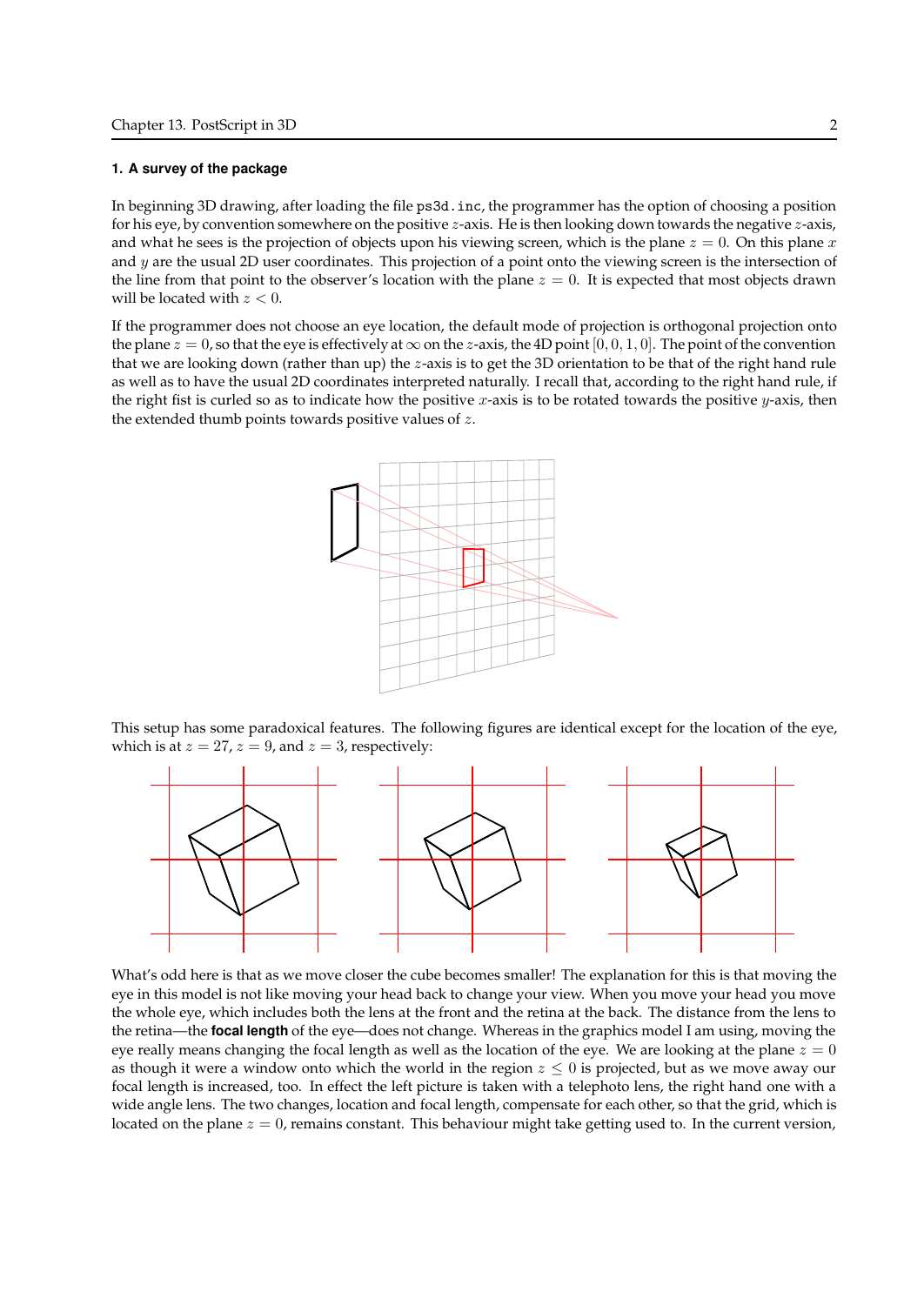the eye location is set once at the very beginning of a program and should never be changed again. In some future version I'll make it possible to move the eye around like a camera, changing location and also zooming in and out.

There is another odd feature of these conventions. As I have already mentioned, normally the 3D objects drawn will lie in the region  $z < 0$ , beyond the viewing screen.



If the object lies between the eye and  $z = 0$ , it will be enlarged. If it lies behind the eye, it will be placed in an odd location. It is because of this unfamiliar behaviour that it is best to draw only objects behind the plane  $z = 0$ .

The most frequently used commands in ps3d.inc are those which construct 3D paths—moveto3d, lineto3d, closepath3d and their relative versions. There are also 3D coordinate changes such as translate3d, scale3d, and rotate3d. Rotations require an axis as well as an angle as argument. As with PostScript in 2D, there are implicitly two 3D coordinate systems. One is the user's 3D coordinate system, and the other the default 3D system, which is also the user's system when 3D programming starts. Part of the 3D graphics environment keeps track of the transformation from the first to the second, by means of a  $4 \times 4$  matrix. Thus when a program executes a command like 0 0 0 moveto3d this transformation is applied to the 3D point  $(0, 0, 0)$  to get its default 3D coordinates, and then the projection of this point upon the viewing plane is calculated. In this way, a 2D path is constructed as the 3D drawing proceeds. The transformation from user 3D to default 3D coordinates is affected by the 3D coordinate changes. As in 2D, coordinate changes affect directly the frame with respect to which the user coordinates are interpreted. Thus:

```
[0 0 3 1] set-eye
[0 1 0] -45 rotate3d
newpath
-0.5 -0.5 0 moveto3d
0.5 -0.5 0 lineto3d
0.5 0.5 0 lineto3d
-0.5 0.5 0 lineto3d
-0.5 -0.5 0 lineto3d
closepath
gsave
0.7 0 0 setrgbcolor
fill
grestore
stroke
```
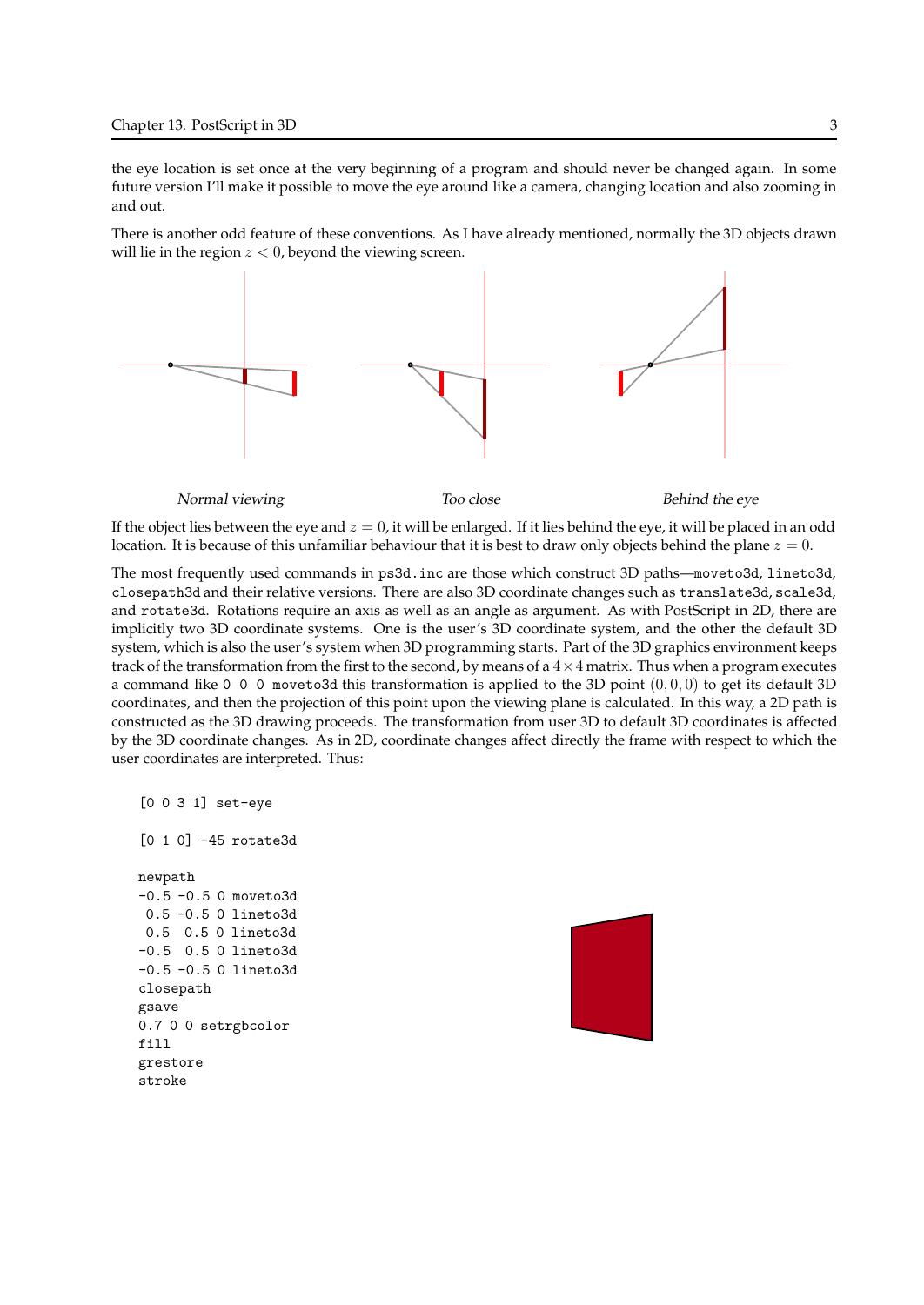Just as in ordinary 2D PostScript, we use a graphics stack to manage 3D graphics environments. The 3D graphics environment at any moment amounts to two homogeneous linear transformations T  $(4 \times 4)$  and D  $(4 \times 3)$ , the first transforming user 3D coordinates to the default ones, and that determining the collapse from 3D onto the viewing screen. The graphics stack is an array gstack3d of some arbitrary height gmax—it happens to be 64 in ps3d. But the part of the stack that's used bounces around. The current height of the stack at any moment is ght and the current graphics data  $T$  and  $D$  are in gstack3d [ght]. The user will ordinarily not need to access the 3D graphics stack directly, because there are operators that access its components directly. The 3D graphics stack is managed with commands gsave3d and grestore3d. One use for the 3D graphics stack is to move different components of a figure independently, or even in linkage with other components. (This technique is explained quite nicely in Chapter 3 of Blinn's book.)

The 3D graphics environment really requires only  $T$  and  $D$ , but also, for efficiency and convenience, the inverse matrix  $\widetilde{T}^{-1}$  is part of the stored data. Thus an item on the 3D graphics stack is an array of 3 matrices;  $T$  ,  $T^{-1}$  , and  $D$ . The first component is called the **current 3D transformation matrix**. The effect of transforming coordinates by a matrix  $R$  (rotation, translation, scaling, projection, etc.) is to replace  $T$  by  $RT$ ,  $T^{-1}$  by  $T^{-1}R^{-1}$ . The third component  $D$  is called the **display matrix**, used to transform homogeneous 4-vectors to homogeneous 3-vectors. At the moment the only display matrices used are those implementing perspective onto the plane  $z = 0$  to an eye located in homogeneous space. Also at the moment it is set once and for all at the beginning of 3D drawing.

We shall see later why we want quick access to  $T^{-1}.$ 

In Blinn's terms, 3D graphics involves a pipeline: a composition of coordinate changes from user coordinates to default 3D coordinates, then to the display plane (here  $z = 0$ ), finally to the page. The last step is controlled by the usual 2D PostScript commands. The first two are managed in this package.

Loading ps3d (with the command (ps3d.inc) run) causes a file matrix.inc of 3D matrix procedures to be loaded as well. It also causes the variables gstack3d, gmax, ght that determine the 3D graphics environment to be defined. Initially, ght is 0, T and  $T^{-1}$  are the  $4 \times 4$  identity matrices, and D amounts to orthogonal projection along the positive z-axis.

In addition ps3d defines variables cpt3d and 1m3d, the current point and the last point moved to, 3D points expressed in default 3D coordinates. Normally, the user will have no need to know them.

The usual 3D vectors are identified with a 4D vector whose last coordinate is 1.

Next I'll explain the commands, grouped by subject.

### 2. The 3D graphics environment

| Arguments | Command | Return value |
|-----------|---------|--------------|
|           | gsave3d |              |

Puts a new copy of the current 3d environment on the graphics stack. It is extremely important to realize that manipulating the 3d graphics stack has no effect whatsoever on the 2D graphics state. And vice versa.

|  | grestore3d |  |
|--|------------|--|
|--|------------|--|

Restores the previous 3d graphics state.

|                                                                          | cgfx3d         | [T U D]  |
|--------------------------------------------------------------------------|----------------|----------|
|                                                                          | ctm3d          |          |
|                                                                          | cim3d          | $T^{-1}$ |
|                                                                          | cdm3d          |          |
|                                                                          | currentpoint3d | xyz      |
| This returns the current point in user space, $T^{-1}$ applied to cpt3d. |                |          |

display-matrix  $D$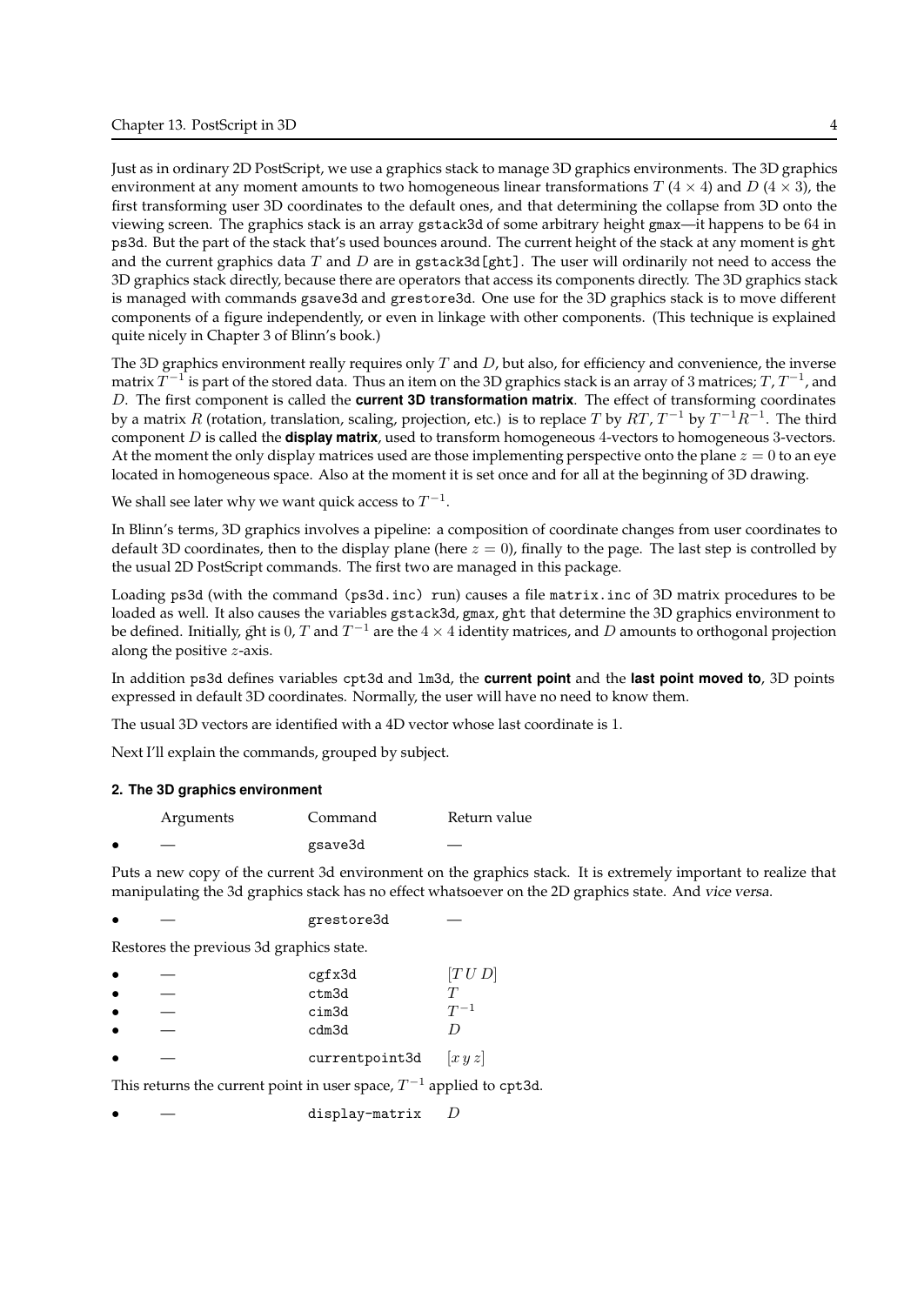Returns a  $4 \times 3$  homogeneous matrix.

•  $[x y z w]$  set-eye

Sets the eye at  $(x, y, z, w)$ . In practice, currently it is assumed that  $x = y = 0$ . Here, as elsewhere in 3D drawing,  $w = 0$  indicates a direction in space, whereas  $(x, y, z, 1)$  indicates an ordinary 3D point.



The 3D to 2D projection takes a point  $(x, y, z)$  to the intersection  $(X, Y)$  of the line from that point to the eye with the plane  $z = 0$ . Assuming the eye is at  $(e_x, e_y, e_z)$  we can find it explicitly as

$$
(1-t)(e_x,e_y,e_z)+t(x,y,z)
$$

where  $(1-t)e_z + tz = 0$ . Therefore

$$
t = \frac{e_z}{e_z - z}
$$
  
\n
$$
1 - t = \frac{-z}{e_z - z}
$$
  
\n
$$
X = \frac{xe_z - ze_x}{e_z - z}, \quad Y = \frac{ye_z - ze_y}{e - z}.
$$

If the eye is at  $(0, 0, e)$  this becomes

$$
X = \frac{ex}{e - z}, \quad Y = \frac{ey}{e - z}.
$$

In terms of homogeneous coordinates it takes  $(x, y, z, w)$  to  $(xe_z - ze_x, ye_z - ze_y, e_zw - ze_w)$ . Equivalently, it sets the display matrix to be

$$
\begin{bmatrix} e_z & 0 & 0 \ 0 & e_z & 0 \ -e_x & -e_y & -e_w \ 0 & 0 & e_z \end{bmatrix}
$$

get-eye  $[x y z w]$ get-virtual-eye  $[x y z w]$ 

This last will be explained later.

•  $[x y z w]$  render  $[X/W Y/W]$ 

This applies the display matrix to the original point, then turns the result  $[X Y W]$  into a real 2D point in 2D user coordinates.

•  $x y z$  transform2d  $\prime\ y'$ 

Transforms from user 3D coordinates first to default 3D coordinates, then to 2D user coordinates.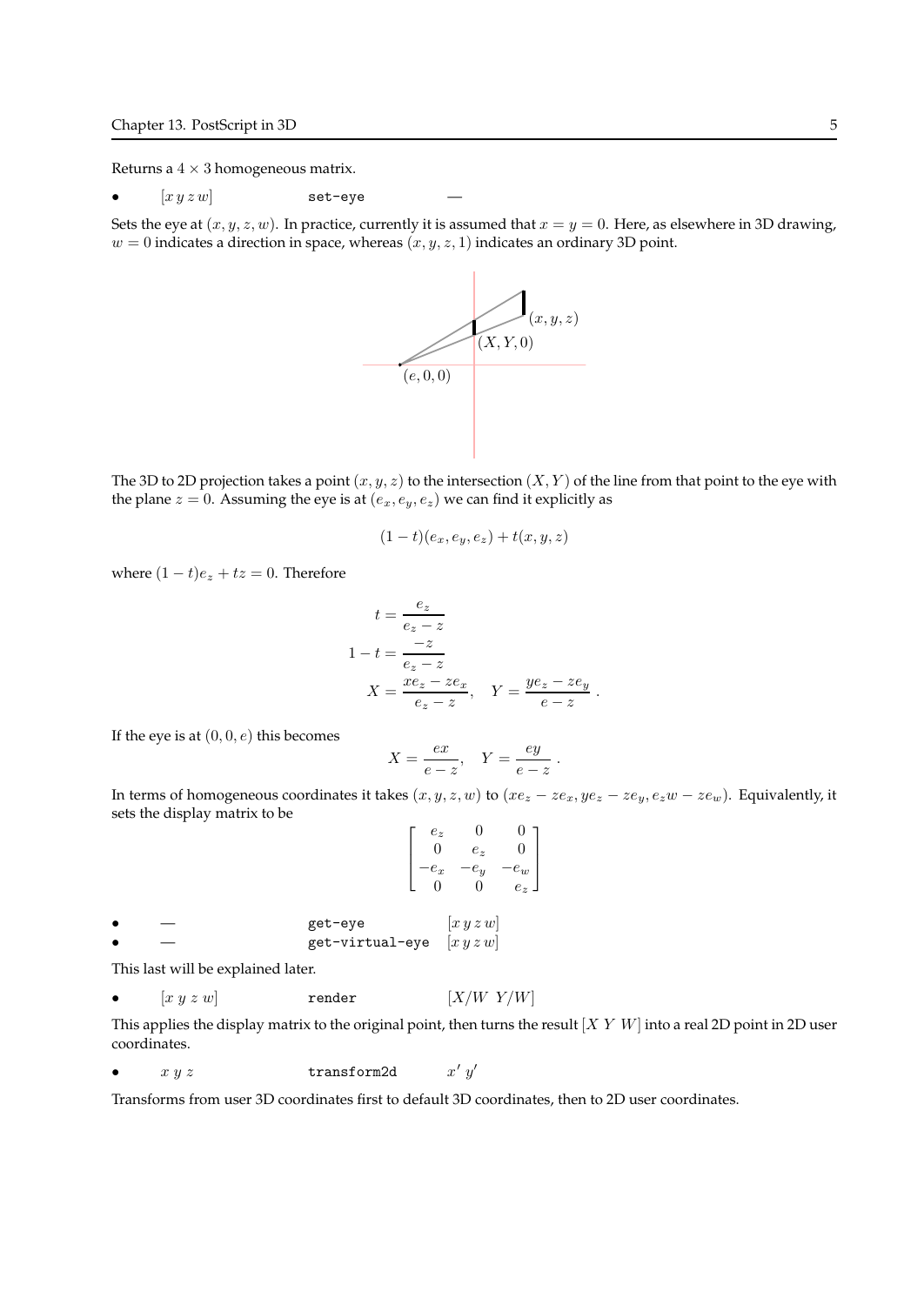# 3. Coordinate transformations

A coordinate transformation multiplies the current transformation matrix by the matrix of the transformation. The current matrix is an array of 16 numbers, interpreted as

$$
\begin{bmatrix} T_0 & T_4 & T_8 & T_{12} \\ T_1 & T_5 & T_9 & T_{13} \\ T_2 & T_6 & T_{10} & T_{14} \\ T_3 & T_7 & T_{11} & T_{15} \end{bmatrix}.
$$

Let  $U$  be the inverse of  $T$ .

•  $xyz$  translate3d

The new current matrix becomes

|                 |  |  |  | $\begin{bmatrix} 1 & 0 & 0 & 0 \\ 0 & 1 & 0 & 0 \end{bmatrix} \begin{bmatrix} T_0 & T_4 & T_8 & T_{12} \\ T_1 & T_5 & T_9 & T_{13} \end{bmatrix}$       |
|-----------------|--|--|--|---------------------------------------------------------------------------------------------------------------------------------------------------------|
| $(0 \t 0 \t 1)$ |  |  |  | $\begin{bmatrix} 0 & 0 & 1 & 0 \\ x & y & z & 1 \end{bmatrix} \begin{bmatrix} T_2 & T_6 & T_{10} & T_{14} \\ T_3 & T_7 & T_{11} & T_{15} \end{bmatrix}$ |
|                 |  |  |  |                                                                                                                                                         |

and the inverse transformation becomes

|  |                                                                                                                                                                                                |  | U U 1 |
|--|------------------------------------------------------------------------------------------------------------------------------------------------------------------------------------------------|--|-------|
|  |                                                                                                                                                                                                |  |       |
|  |                                                                                                                                                                                                |  |       |
|  | $\begin{bmatrix} U_0&U_4&U_8&U_{12}\\ U_1&U_5&U_9&U_{13}\\ U_2&U_6&U_{10}&U_{14}\\ U_3&U_7&U_{11}&U_{15} \end{bmatrix} \begin{bmatrix} 1&0&0&0\\ 0&1&0&0\\ 0&0&1&0\\ -x&-y&-z&1 \end{bmatrix}$ |  |       |

•  $\left[xyz\right]A$  rotate3d

The arguments are axis and angle. The new current transformation matrix becomes

|  |  |  | $\begin{bmatrix} R_0 & R_3 & R_6 & 0 \end{bmatrix} \begin{bmatrix} T_0 & T_4 & T_8 & T_{12} \end{bmatrix}$ |
|--|--|--|------------------------------------------------------------------------------------------------------------|
|  |  |  | $R_1$ $R_4$ $R_7$ 0 $T_1$ $T_5$ $T_9$ $T_{13}$                                                             |
|  |  |  | $R_2$ $R_5$ $R_8$ 0 $T_2$ $T_6$ $T_{10}$ $T_{14}$                                                          |
|  |  |  | 1 $\perp$ $T_3$ $T_7$ $T_{11}$ $T_{15}$ $\perp$                                                            |

and the inverse transformation

|  | $\begin{bmatrix} U_0 & U_4 & U_8 & U_{12} \\ U_1 & U_5 & U_9 & U_{13} \\ \end{bmatrix} \begin{bmatrix} R_0 & R_1 & R_2 & 0 \\ R_3 & R_4 & R_5 & 0 \\ \end{bmatrix}$ |  |  |
|--|---------------------------------------------------------------------------------------------------------------------------------------------------------------------|--|--|
|  | $\begin{bmatrix} U_2 & U_6 & U_{10} & U_{14} \ U_3 & U_7 & U_{11} & U_{15} \end{bmatrix} \begin{bmatrix} R_6 & R_7 & R_8 & 0 \ 0 & 0 & 0 & 1 \end{bmatrix}$         |  |  |
|  |                                                                                                                                                                     |  |  |

since the inverse of a rotation matrix is its transpose.

•  $abc$  scale3d

The new 3D transformation matrix is

|                  |          | $\begin{bmatrix} a & 0 & 0 & 0 \\ 0 & 0 & 0 & 0 \\ 0 & 0 & 0 & 0 \\ 0 & 0 & 0 & 0 \\ 0 & 0 & 0 & 0 \\ 0 & 0 & 0 & 0 \\ 0 & 0 & 0 & 0 \\ 0 & 0 & 0 & 0 \\ 0 & 0 & 0 & 0 & 0 \\ 0 & 0 & 0 & 0 & 0 \\ 0 & 0 & 0 & 0 & 0 \\ 0 & 0 & 0 & 0 & 0 & 0 \\ 0 & 0 & 0 & 0 & 0 & 0 \\ 0 & 0 & 0 & 0 & 0 & 0 \\ 0 & 0 & 0 & 0 & 0 & 0 \\ 0$ |  | $T_{12}$                         |
|------------------|----------|--------------------------------------------------------------------------------------------------------------------------------------------------------------------------------------------------------------------------------------------------------------------------------------------------------------------------------|--|----------------------------------|
| $\boldsymbol{b}$ | $\theta$ |                                                                                                                                                                                                                                                                                                                                |  | $0$   $T_1$ $T_5$ $T_9$ $T_{13}$ |
| $\overline{0}$   |          |                                                                                                                                                                                                                                                                                                                                |  | $0   T_2 T_6 T_{10} T_{14}  $    |
| $\overline{0}$   |          |                                                                                                                                                                                                                                                                                                                                |  | 1 $T_3$ $T_7$ $T_{11}$ $T_{15}$  |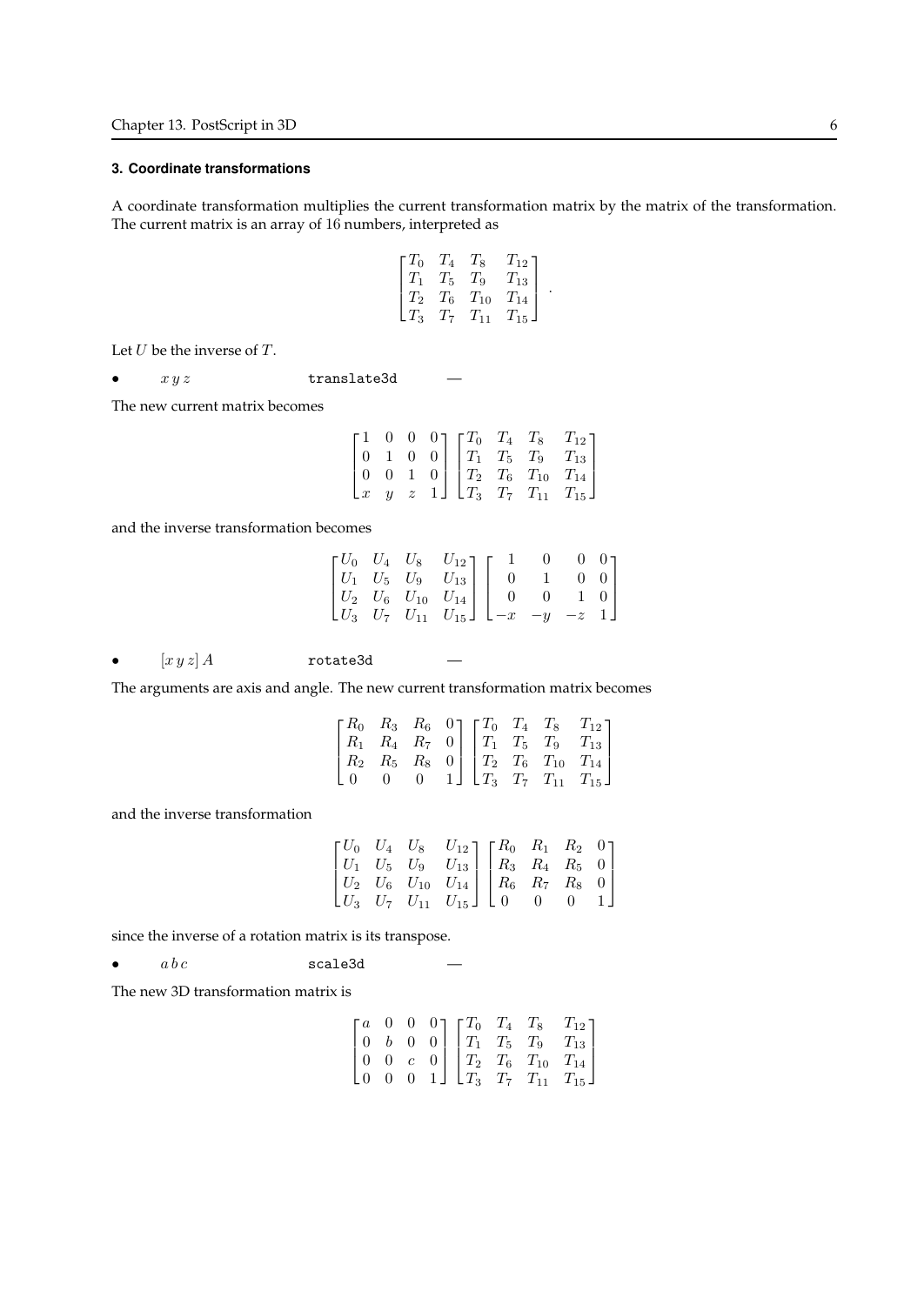and the inverse transformation

|           |                                                                                                         | $\begin{bmatrix} U_0 & U_4 & U_8 & U_{12} \\ U_1 & U_5 & U_9 & U_{13} \\ U_2 & U_6 & U_{10} & U_{14} \\ U_3 & U_7 & U_{11} & U_{15} \end{bmatrix} \begin{bmatrix} a^{-1} & 0 & 0 & 0 \\ 0 & b^{-1} & 0 & 0 \\ 0 & 0 & c^{-1} & 0 \\ 0 & 0 & 0 & 1 \end{bmatrix}$ |  |                                                                                                            |  |  |
|-----------|---------------------------------------------------------------------------------------------------------|------------------------------------------------------------------------------------------------------------------------------------------------------------------------------------------------------------------------------------------------------------------|--|------------------------------------------------------------------------------------------------------------|--|--|
| $\bullet$ | matrix                                                                                                  | concat3d                                                                                                                                                                                                                                                         |  |                                                                                                            |  |  |
|           | The argument is a $3 \times 3$ matrix M, i.e. an array of 9 numbers. This replaces T by M (extended) T. |                                                                                                                                                                                                                                                                  |  |                                                                                                            |  |  |
|           | The new 3D transformation matrix is                                                                     |                                                                                                                                                                                                                                                                  |  |                                                                                                            |  |  |
|           |                                                                                                         |                                                                                                                                                                                                                                                                  |  | $\begin{bmatrix} M_0 & M_3 & M_6 & 0 \end{bmatrix} \begin{bmatrix} T_0 & T_4 & T_8 & T_{12} \end{bmatrix}$ |  |  |

| $\begin{bmatrix} M_0 & M_3 & M_6 & 0 \end{bmatrix} \begin{bmatrix} T_0 & T_4 & T_8 & T_{12} \end{bmatrix}$ |  |  |  |                                                                                                                 |  |
|------------------------------------------------------------------------------------------------------------|--|--|--|-----------------------------------------------------------------------------------------------------------------|--|
|                                                                                                            |  |  |  | $\begin{vmatrix} M_1 & M_4 & M_7 & 0 \end{vmatrix}$ $\begin{vmatrix} T_1 & T_5 & T_9 & T_{13} \end{vmatrix}$    |  |
|                                                                                                            |  |  |  | $\begin{vmatrix} M_2 & M_5 & M_8 & 0 \end{vmatrix}$ $\begin{vmatrix} T_2 & T_6 & T_{10} & T_{14} \end{vmatrix}$ |  |
|                                                                                                            |  |  |  | 1 $\Box$ $T_3$ $T_7$ $T_{11}$ $T_{15}$ $\Box$                                                                   |  |

and the inverse transformation is

|  | $\begin{bmatrix} U_0 & U_4 & U_8 & U_{12} \\ U_1 & U_5 & U_9 & U_{13} \\ U_2 & U_6 & U_{10} & U_{14} \\ U_3 & U_7 & U_{11} & U_{15} \end{bmatrix} \begin{bmatrix} M_0' & M_3' & M_6' & 0 \\ M_1' & M_4' & M_7' & 0 \\ M_2' & M_5' & M_8' & 0 \\ 0 & 0 & 0 & 1 \end{bmatrix}$ |  |  |
|--|------------------------------------------------------------------------------------------------------------------------------------------------------------------------------------------------------------------------------------------------------------------------------|--|--|
|  |                                                                                                                                                                                                                                                                              |  |  |
|  |                                                                                                                                                                                                                                                                              |  |  |

•  $[A \, B \, C \, D] \, P$  plane-project —

Projects from the 3D homogeneous point  $P$  onto a plane. After this change, which is not invertible, paths are projected onto the plane. Explicitly, the map here is  $Q \mapsto f(P) Q - f(Q) P$ .

The matrix transformation is

$$
\begin{bmatrix} f(P) - AP_0 & -AP_1 & -AP_2 & -AP_3 \ -BP_0 & f(P) - BP_1 & -BP_2 & -BP_3 \ -CP_0 & -CP_1 & f(P) - CP_2 & -CP_3 \ -DP_0 & -DP_1 & -DP_2 & f(P) - DP_3 \end{bmatrix} \begin{bmatrix} T_0 & T_4 & T_8 & T_{12} \ T_1 & T_5 & T_9 & T_{13} \ T_2 & T_6 & T_{10} & T_{14} \ T_3 & T_7 & T_{11} & T_{15} \end{bmatrix}.
$$

The inverse transformation is invalid.

| $v = [x y z w] M$ | transform3d           | vM |
|-------------------|-----------------------|----|
| M f               | dual-transform3d $Mf$ |    |

## 4. Drawing

| $\bullet$ | x y z             | moveto3d  |  |
|-----------|-------------------|-----------|--|
| $\bullet$ | x y z             | lineto3d  |  |
| $\bullet$ | x y z             | rmoveto3d |  |
| $\bullet$ | x y z             | rlineto3d |  |
| $\bullet$ | $x_1y_1z_1\ldots$ | curveto3d |  |

The input is nine numbers.

| $x_1y_1z_1\ldots$        | rcurveto3d  |  |
|--------------------------|-------------|--|
| $\overline{\phantom{a}}$ | closepath3d |  |

It updates the current 3D point.

|  | [see below] | mkpath3d |  |
|--|-------------|----------|--|
|--|-------------|----------|--|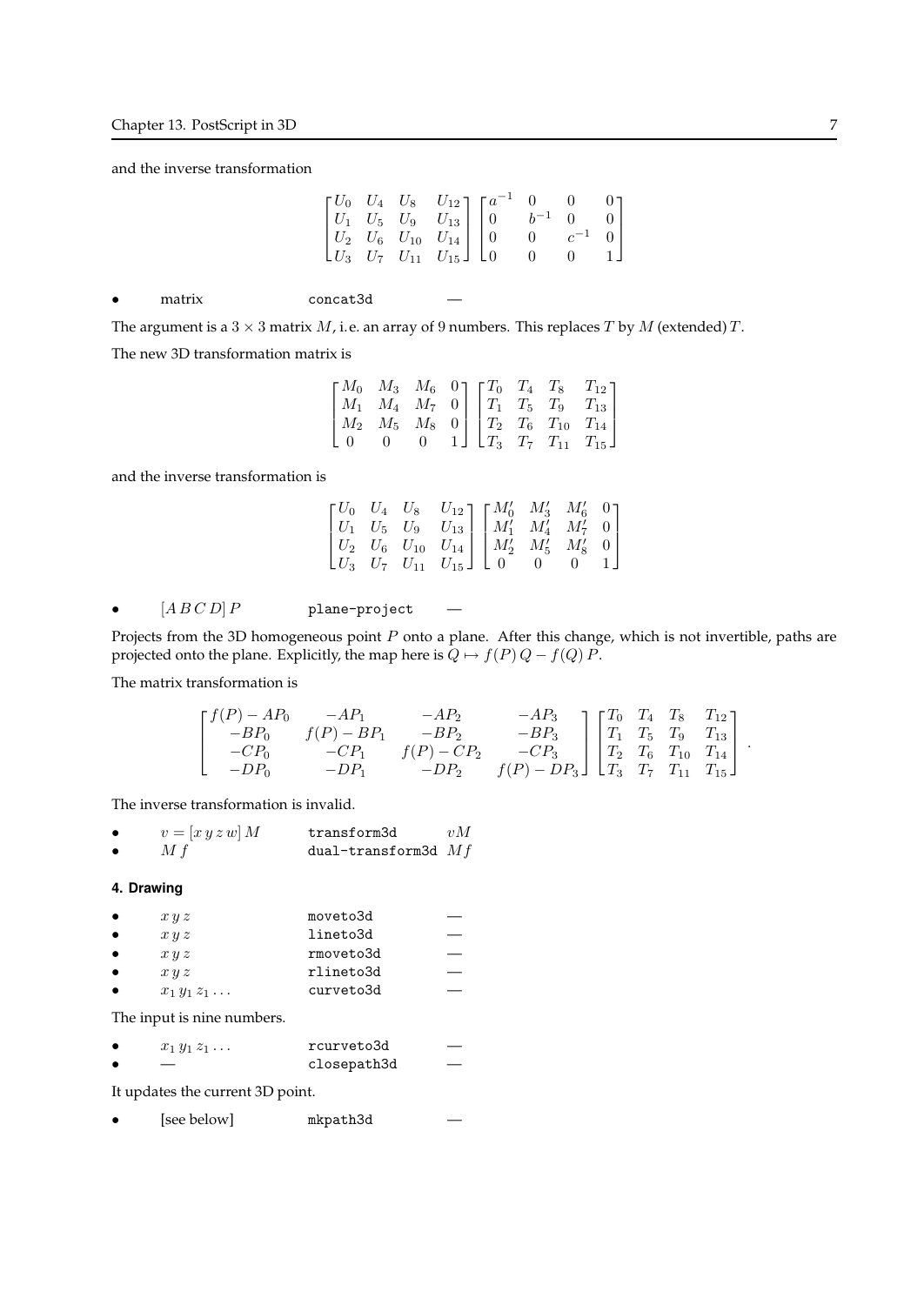The arguments are  $t_0$ ,  $t_1$ , N, an array of parameters, and the function /f. This function has two arguments, the array of parameters and a single variable t. It returns an array made up of (1) a 3D point  $(x, y, z)$  and (2) a velocity vector  $x^i, y', z'$ ). This procedure draws the path in N pieces using f as parametrization.

```
2d-path-convert
```
This converts the current 2D path to a 3D path according to the current 3D environment. Thus

```
[0 0 5 1] set-eye
[0 1 0] 45 rotate3d
newpath
0 0 moveto
(ABC) true charpath
2d-path-convert
gsave
0.7 0 0.1 setrgbcolor
fill
grestore
stroke
```


### 5. Surfaces

I'll deal with surface rendering in much more detail in the next chapter, but make a few preliminary remarks here.

Surfaces are most conveniently interpreted to be an assembly of flat plates, maybe very small ones to be sure. To ensure an illusion of depth in 3D pictures, they are often shaded according to the position of some imaginary light source. In mathematical graphics we are not interested in realistic rendering, which may even clutter up a good diagram with irrelevant junk, and can settle for simple tricks. Still, a few things are important for the right illusion.

|           | $x  a_0 a_1 $         | lshade |
|-----------|-----------------------|--------|
| $\bullet$ | $x [a_0 a_1 a_2 a_3]$ | shade  |
|           | $x [a_0 \ldots a_n]$  | bshade |

The number x lies in  $[-1, 1]$ , and is usually the result of the calculation of the dot-product of normal vector and light direction. It is shifted to  $[0, 1]$  and then the weighting function is applied.

The coordinates  $a_0$ , etc. are control values for a Bernstein polynomial determining the shading weight. The values of  $a_0$  and  $a_n$  are minimum and maximum. The first two are duplicated by the last one, but they are significantly more efficient. For shade itself,  $[0 \ 1/3 \ 2/3 \ 1]$  would be neutral and  $[0 \ 0 \ 1 \ 1]$  would be relatively strong contrast. These things are discussed in detail in the next chapter.

• array of 3D points normal-function  $[A, B, C, D]$ 

Returns the normal function  $Ax + By + Cz + D$  which is 0 on the points of the array, and increasing in the direction determined by the right-hand rule.

It is in dealing with matters affecting the appearance of surfaces—visibility and shading—that we need  $T^{-1}$ . The point x is outside the piece of surface  $\Sigma$  if and only if  $x \cdot f_\Sigma \geq 0$ , where  $f_\Sigma$  is the normal function associated to S. We often want to know similarly if  $x$  is outside the transformed surface  $ST$ . This happens if and only if  $xT^{-1}$  is outside S, or

$$
xT^{-1} \cdot f_{\Sigma} = x \cdot T^{-1} f_{\Sigma} \ge 0 ,
$$

from which we see that  $f_{\Sigma T}=T^{-1}f_\Sigma.$  We could calculate  $T^{-1}f_\Sigma$  for each  $\Sigma$  but in practice we shall want to test 'visibility' for many bits of surface  $\Sigma$  and only one x (the 'eye', say). So we must be ready to calculate  $T^{-1}x$ . This, and similar calculations involving the light source, motivate the extra matrix  $T^{-1}$  on the graphics stack. The command get-virtual-eye returns this point.